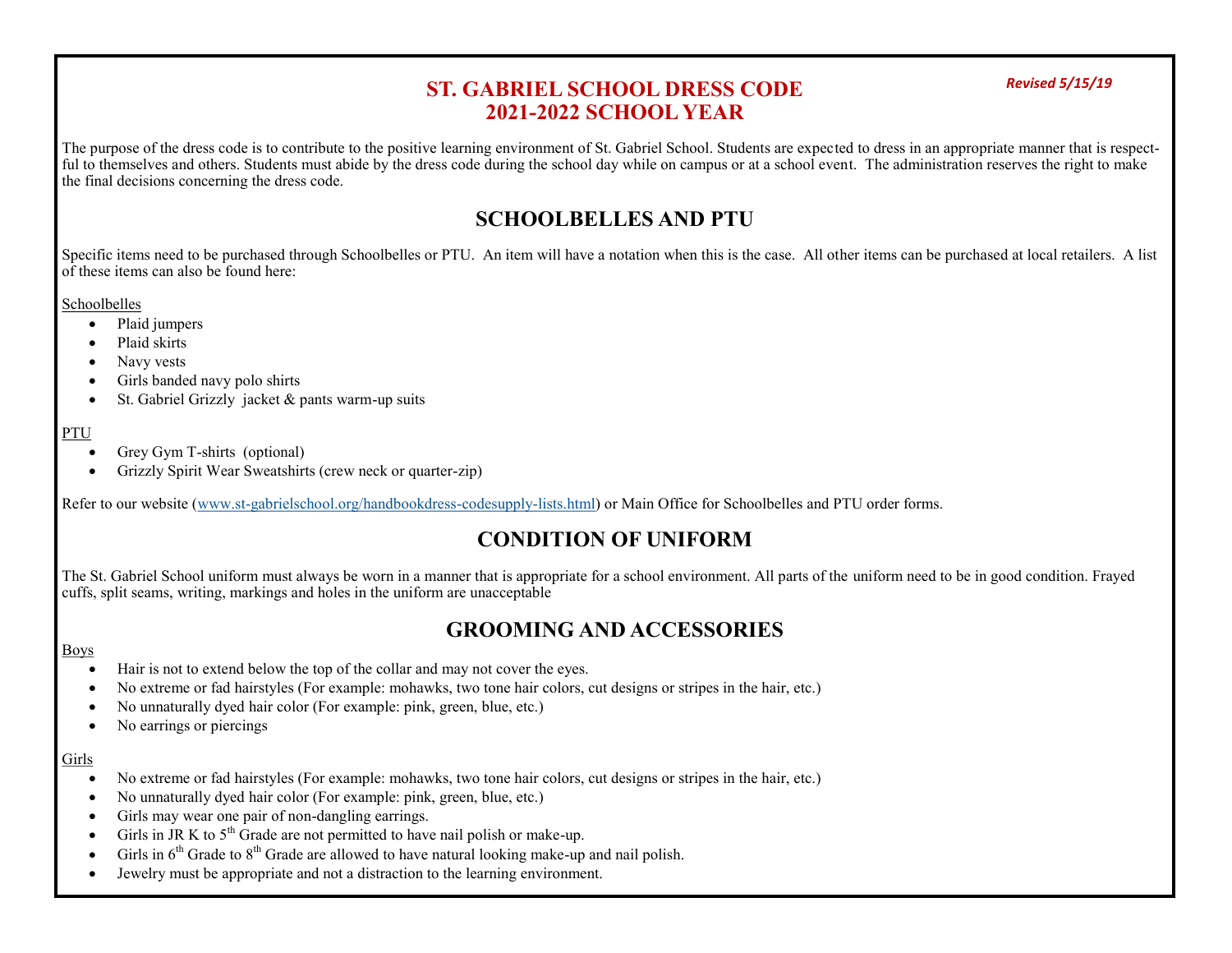| Pants                          |                 | <b>BOYS</b>                                                                                                                                                                                     |  | Jumpers, Skirts and Pants      | <b>GIRLS</b>                                                                                                                                                                                                                                            |  |  |
|--------------------------------|-----------------|-------------------------------------------------------------------------------------------------------------------------------------------------------------------------------------------------|--|--------------------------------|---------------------------------------------------------------------------------------------------------------------------------------------------------------------------------------------------------------------------------------------------------|--|--|
|                                | $JR K$ —        | Khaki pants or shorts.                                                                                                                                                                          |  | JR $K-$                        | Khaki pants, shorts, jumpers, skirts or skorts.                                                                                                                                                                                                         |  |  |
|                                | K to $5-$       | Khaki pants.                                                                                                                                                                                    |  | $K$ to 4 $-$                   | Plaid jumper (purchased from Schoolbelles) with length to the knee,<br>or khaki pants should be worn.                                                                                                                                                   |  |  |
|                                | $6$ to $8-$     | Khaki pants must be straight legged without car-<br>go pockets, hoops, or other decorative designs.<br>All pants must be worn with a belt.                                                      |  | $5$ to 8-                      | Plaid knee-length skirts (purchased from Schoolbelles) can be worn.<br>Khaki pants without cargo pockets, hoops, or other decorative de-<br>signs. All pants must be worn with a belt.                                                                  |  |  |
| <b>Shirts and Ties</b>         |                 |                                                                                                                                                                                                 |  | <b>Blouses and Shirts</b>      |                                                                                                                                                                                                                                                         |  |  |
|                                | JR $K-$         | Red polo shirts with short or long sleeves.                                                                                                                                                     |  | JR $K-$                        | Red polo shirts with short or long sleeves.                                                                                                                                                                                                             |  |  |
|                                | $K-$            | Light blue polo shirts with short or long sleeves.                                                                                                                                              |  | $K-$                           | Light blue blouses or polo shirts with short or long sleeves.                                                                                                                                                                                           |  |  |
|                                | 1 to $5-$       | Navy blue polo shirts with short or long sleeves.<br>Polo shirts must be tucked in at all times.                                                                                                |  | 1 to $4-$                      | White blouse or polo shirts with short or long sleeves. Blouses must<br>be tucked in at all times.                                                                                                                                                      |  |  |
|                                | $6$ to $8-$     | White button-down dress shirt. Dress shirts must<br>be tucked in at all times. Ties must have appro-<br>priate designs and be worn at all times.                                                |  | $5$ to 8—                      | White blouse with short or long sleeves. Blouses must be tucked in<br>at all times. Navy banded bottom polo shirts with short or long<br>sleeves can also be worn (purchased from Schoolbelles).                                                        |  |  |
| Sweatshirts and Sweaters/Vests |                 |                                                                                                                                                                                                 |  | Sweatshirts and Sweaters/Vests |                                                                                                                                                                                                                                                         |  |  |
|                                | JR K to 5-      | Sweatshirts (crew neck or quarter-zip) must be<br>navy, red, white, or gray with a St. Gabriel<br>School logo. Sweaters must be a navy, long<br>sleeve pullover or cardigan.                    |  | JR K to $4-$                   | Sweatshirts (crew neck or quarter-zip) must be navy, red, white, or<br>gray with a St. Gabriel School logo. Sweaters must be a navy, long<br>sleeve pullover or cardigan.                                                                               |  |  |
|                                | $6$ to $8-$     | Sweatshirts (crew neck or quarter-zip) must be<br>navy, red, white, or gray with a St. Gabriel<br>School logo. Sweaters must be a V-neck navy,<br>long sleeve pullover. A navy pullover sweater |  | $5$ to 8—                      | Sweatshirts (crew neck or quarter-zip) must be navy, red, white, or<br>gray with a St. Gabriel School logo. Sweaters must be a V-neck or<br>crew neck navy, long sleeve pullover. A navy pullover sweater vest<br>can also be worn.                     |  |  |
|                                |                 | vest can also be worn.                                                                                                                                                                          |  | Shoes, Socks and Tights        |                                                                                                                                                                                                                                                         |  |  |
|                                | Shoes and Socks |                                                                                                                                                                                                 |  | JR K to $4-$                   | Athletic shoes may be worn. All shoes must be a solid color in                                                                                                                                                                                          |  |  |
|                                | JR K to $8-$    | Athletic shoes may be worn. They must be a<br>solid color in black, white, navy or grey. No<br>sandals, high top sneakers, boots, or slippers.<br>Socks must always be worn with shoes.         |  |                                | black, white, navy, grey or red. No sandals, high top sneakers, boots,<br>or slippers. Socks should be white or navy and can go past the ankle<br>or to the knee. Tights or leggings must be in good condition in white,<br>navy, or black are allowed. |  |  |
|                                |                 |                                                                                                                                                                                                 |  | $5$ to $8-$                    | Athletic shoes may be worn. They must be a solid color in black,<br>white, navy, grey or red. No sandals, high top sneakers, boots, or<br>slippers. Students must wear tights or leggings that are in good con-<br>dition in navy or black.             |  |  |